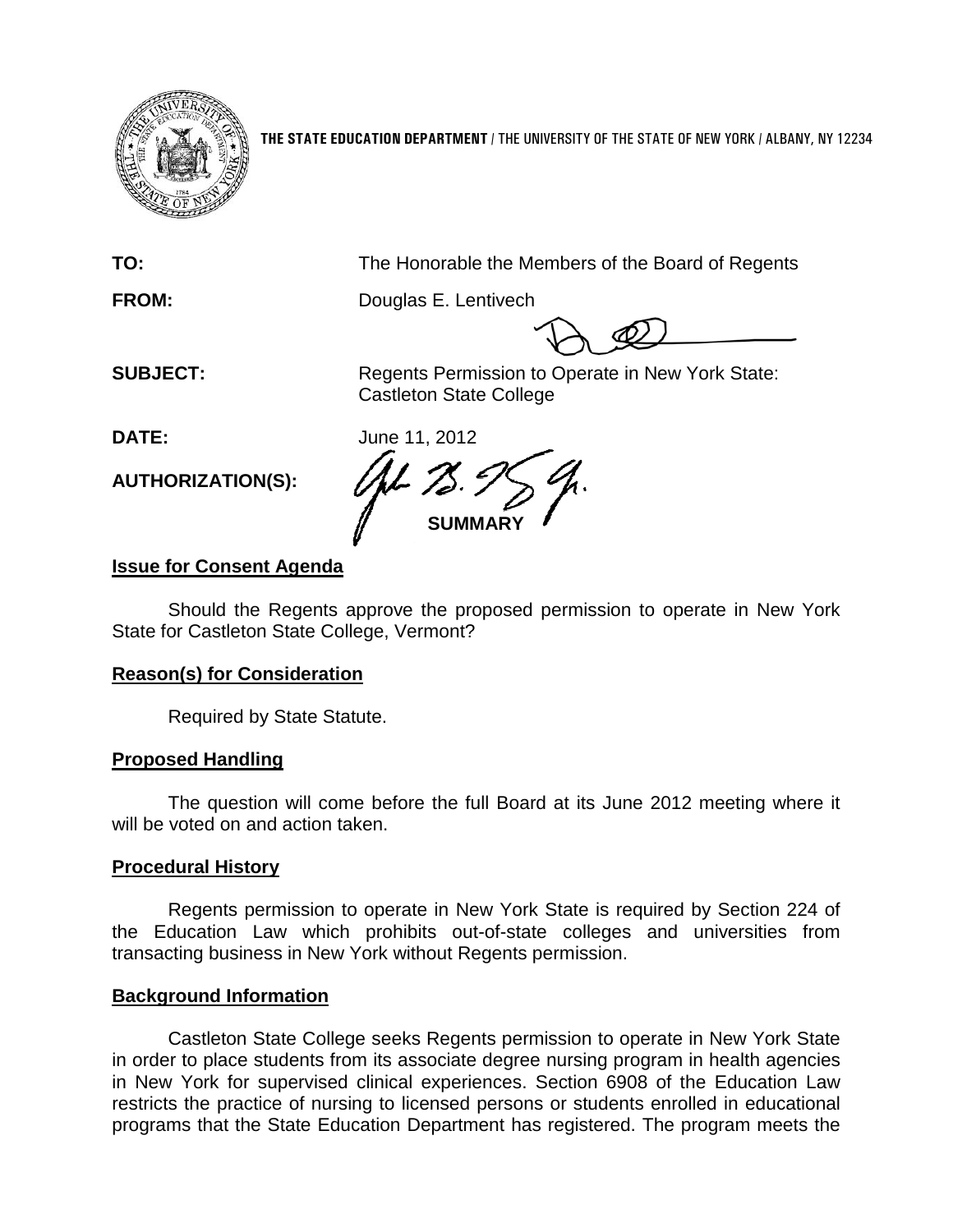standards for registration as set forth in the Regulations of the Commissioner of Education.

#### **Recommendation**

It is recommended that the Regents approve the proposed permission to operate, effective June 19, 2012, which authorizes Castleton State College to use one clinical agency in New York for clinical education of students enrolled in its Nursing program leading to the Associate in Science degree.

#### **Timetable for Implementation**

This approval will be effective until June 30, 2017.